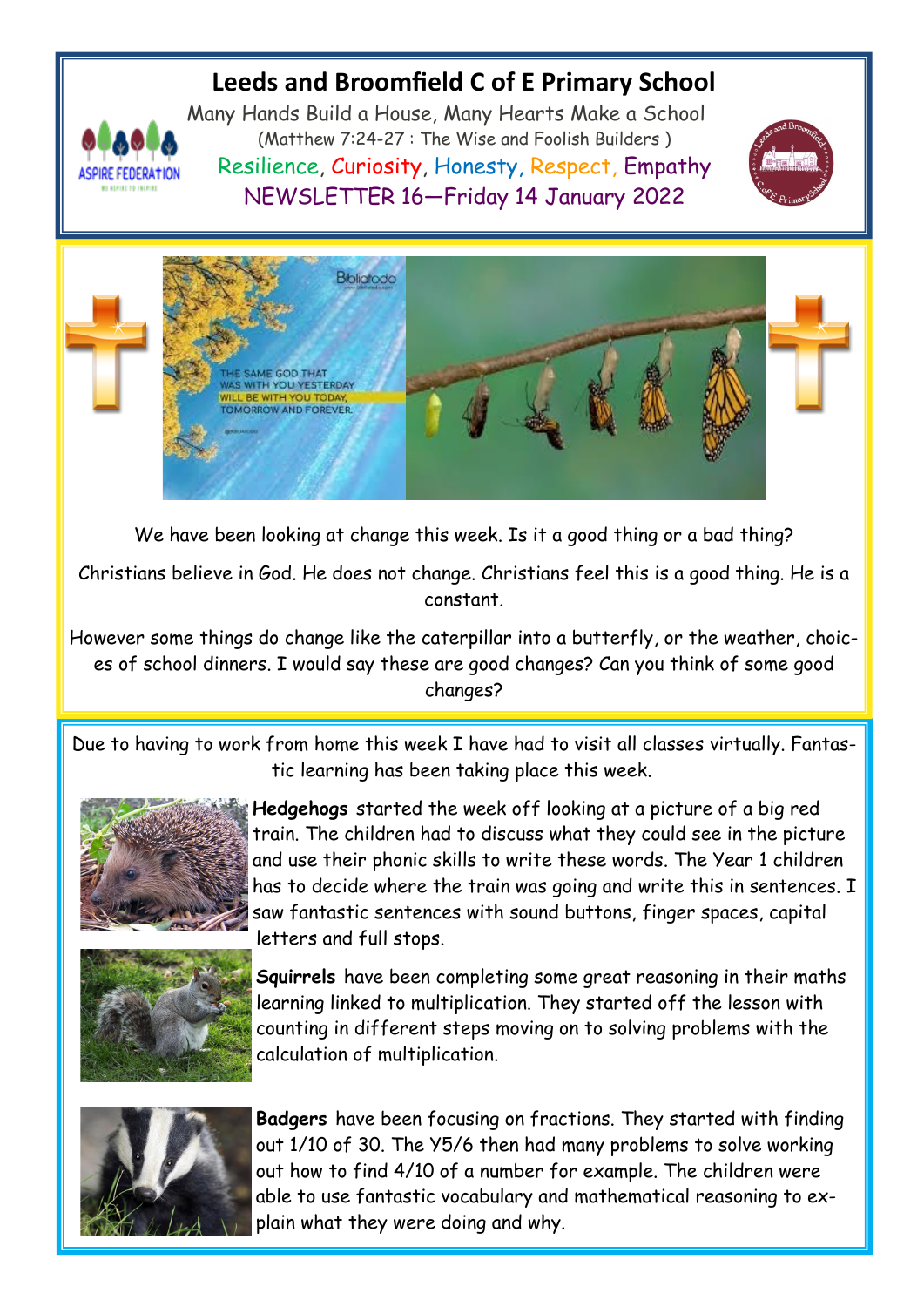

Please could we ask that ALL adults wear a mask when dropping off and picking up your child. Thank you.



**Reading Rockets** coming out today. Try and read with your child daily and sign it off in the star. Bring in your completed sheet on Monday 24th January.

**Reading** is very important for all; escapism, awakening the imagination, learning new vocabulary, sentence structure, learning new facts etc.

**imagine** 

**BelieVe** 

**AChieVe** 

# **PROUD awards**

After speaking to pupils and staff we wanted to build children's self esteem and confidence in themselves. Each pupil needs to work to get a badge for each letter of the word PROUD.

- P Pleasure in work
- R Respect in work
- O Organised in work
- U Unique in work
- D Distinction



**This week's PROUD winners are Sophia, Dolly, Teddy, Alexandra, Alex, Laycie M and Jubilee. A massive well done!**

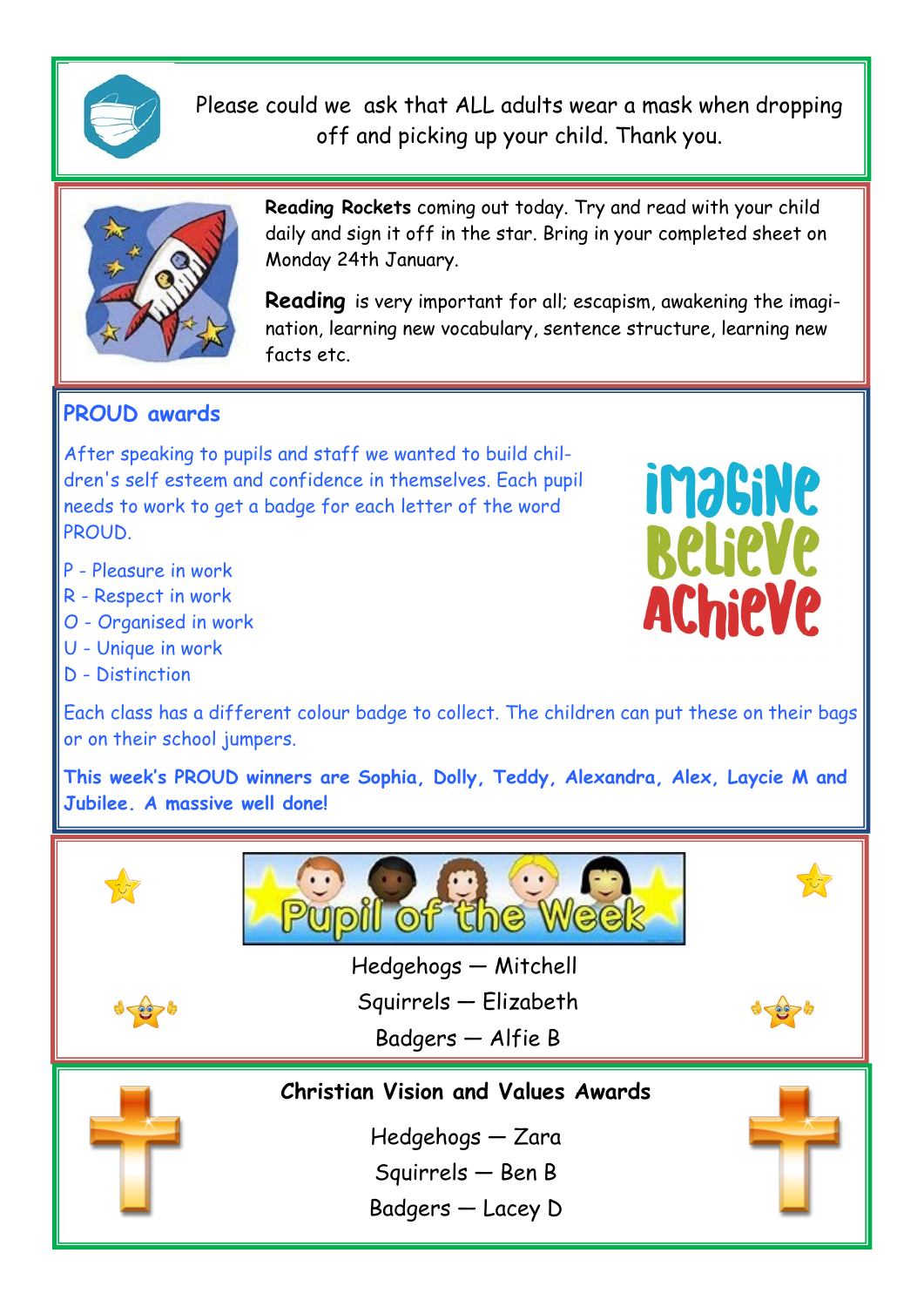As highlighted in the Ofsted report;

'Leaders are passionate about nurturing pupils to be the best they can be.'

We are working hard to become an accredited nurture school. Please see below the six nurture principles and how they are woven through our school Christian Vision.



### Vision

At Leeds & Broomfield we build strong foundations for all; to learn, flourish and fill their hearts with God's love. Everyone is important, valued and needed to make L&B grow. We give a quality all round nurturing education which develops the whole child; If the rain came we would not fall.

> "As many hands build a house, so many hearts make a school." (Matthew Ch 7 24-27)

Respect Resilience Empathy Curiosity Honesty Nurture - 'It is about learning - breaking down barriers'.

#### **Nurture Principles**

- Children's learning is understood developmentally. 'Strong foundations for all, flourish'.
- The classroom offers a safe base. 'Everyone important, valued, 'God's love'
- The importance of **nurture** for the development of wellbeing. 'Nurturing education'
- Language is a vital means of communication. 'Develop whole child'
- All behaviour is communication. 'Develop whole child'
- The importance of transition in children's lives. 'Whole child not fall down'



Online Safety - Please continue to talk to your children about the games and apps they are using online. Please see the link below about chatting to friends online. This is something we have been talking to Badgers Class about especially.

[in-game chat \(thinkuknow.co.uk\)](https://www.thinkuknow.co.uk/parents/articles/in-game-chat/)

Remember, primary-age children should be supervised at all times when online.



We know that it is unsettling times at the moment. please do Attendance continue to communicate with us if your child is unable to come to school so that we can support you and your family. If you are worried and your child is unwell please take a lateral flow / PCR and keep us informed of results. Please see the recent letter from Miss Hickling about the 7 days isolation period and testing on day 6 and 7. If any questions please phone the office.